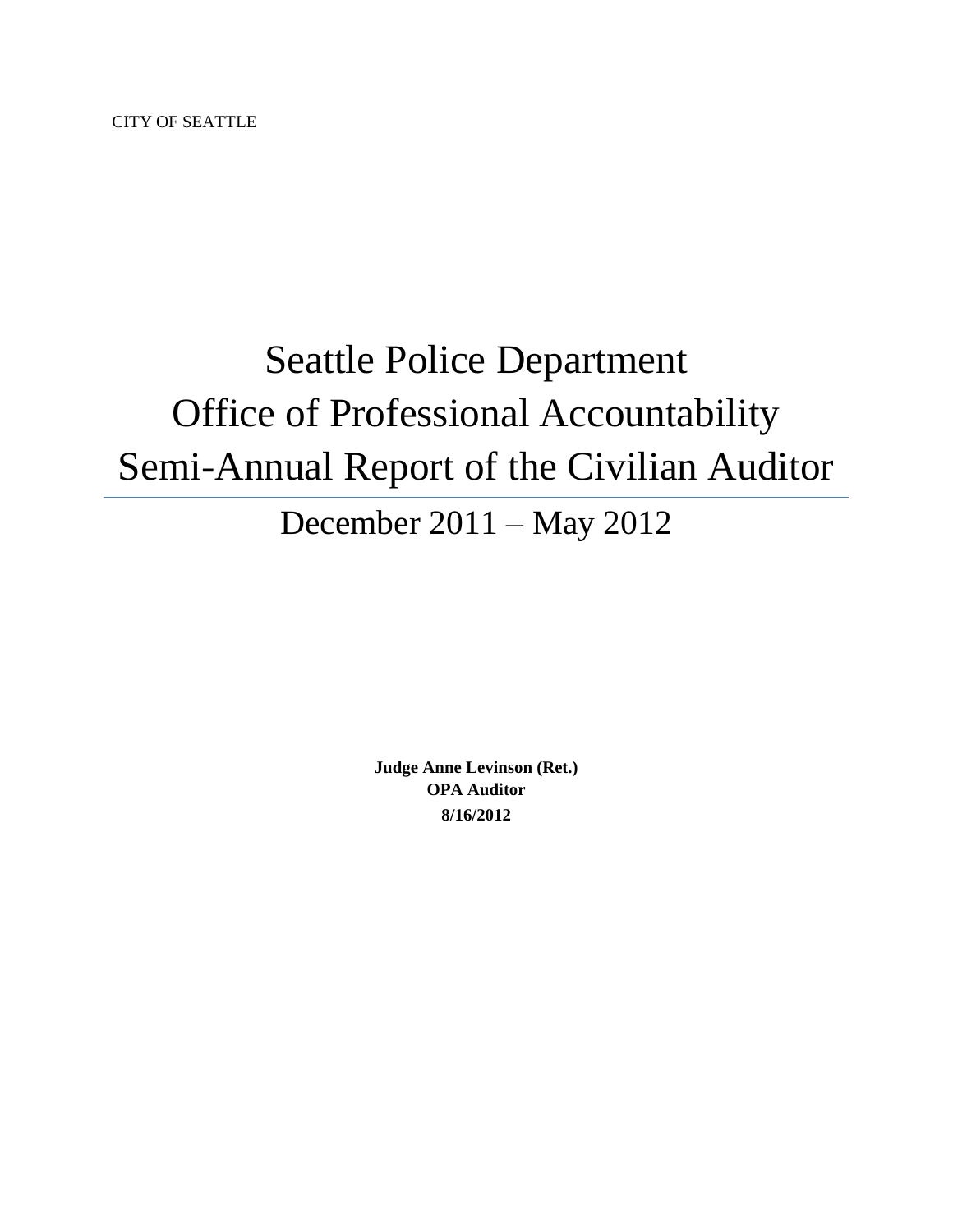### **Introduction**

This report is the semi-annual Office of Professional Accountability (OPA) Auditor report covering the six-month period from December, 2011 through May, 2012. In Seattle's police accountability system, OPA is the unit within the Seattle Police Department (SPD or "the Department") responsible for addressing issues of alleged misconduct by SPD officers and employees. Its Director is a civilian who reports to the Chief of Police and serves on the Department's command staff. The Auditor is also a civilian; however she is independent of the Department, and provides outside oversight. In this context, the term Auditor is used differently than in other contexts (each Auditor has been either a retired judge or former federal prosecutor). The Auditor reviews every misconduct complaint filed as soon as the initial intake is completed to help ensure that each complaint will be addressed as it should be. She also reviews every investigation before it is finalized to ensure all investigations are fair, thorough and objective. As well, the Auditor makes recommendations to City policymakers and the Department for systemic reforms and suggests ways to improve performance through changes to policies, procedures and practices.

To enhance the transparency and openness of Seattle's police accountability system, the OPA Auditor is required by ordinance to issue a public report twice per year. She is directed by ordinance to report on 1) the number of complaints and investigations reviewed; 2) those investigations where she requested that additional investigatory work be conducted; 3) her requests for reclassifications of complaints (the determination as to whether a complaint will be referred to a supervisor or investigated); 4) issues, problems and trends noted as a result of her reviews; 5) recommendations for additional officer training, including any specialized training for OPA investigators; 6) any recommendations for policy or procedural changes; 7) any findings from audits of OPA records for other purposes; and 8) any other activities.

#### **Policy, Procedure and Training Recommendations**

An important aspect of the Auditor's independent oversight role not only to assess each individual case, but also to point to needed changes in policies, systems and training that cases or trends highlight. This section of the report summarizes the status of some of the recommendations made in past reports and lays out new recommendations based on cases from this period.

#### Previous Recommendations

In previous reports I have recommended a number of systemic changes, some of which the Department of Justice and City have incorporated into their agreements and others of which will be integrated into the Department's "20/20 Plan".

In my initial 2011 report I noted that one of the most important changes the Department needed to make to improve overall performance was to return to the relief squad approach to shift assignments for officers and their sergeants, so that officers would again have consistency in the sergeants who supervise them (rather than different sergeants rotating coverage), which should lead to clearer accountability. The Chief also felt this was a top priority, and beginning in January of this year, the Department started the process of implementing this change. As of July, 51 out of 66 squads had transitioned from in-squad relief to the relief squad approach.

The second critically important recommendation from my initial 2011 report was that the Department provides clear expectations to sergeants of their supervisory responsibilities and provides them with better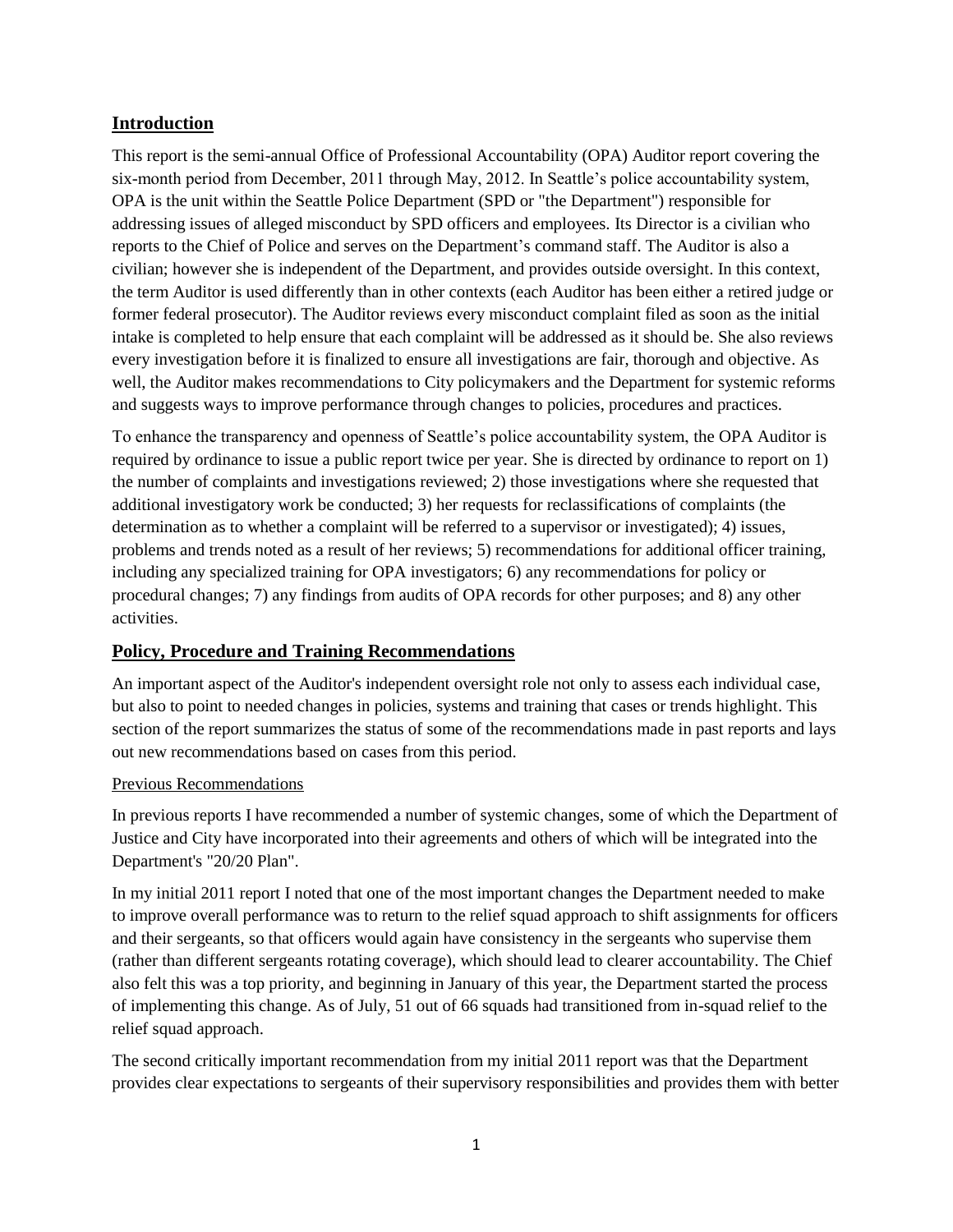training to handle the most common problems that arise. Improved clarity of responsibility and enhanced training for sergeants is critically important because they are the first line supervisors for all officers and set the tone for preferred practices. Additional training was conducted during the latter part of 2011 and the first half of 2012, but the Department has not yet reported the specifics of the enhanced curriculum or the measures used to indicate effectiveness. The Department has committed to the implementation of a "sergeants' academy" in the 20/20 plan, but further specifics remain to be articulated. Two training improvements now being implemented in response to prior recommendations to address the need for improved communications and de-escalation skills are the "Justice Based Policing" or "LEED"<sup>1</sup> training and the Defense Department's Defense Advanced Research Projects Agency (*DARPA*) partnership for enhancing training. The OPA Director will discuss in more detail in her upcoming report the specific schedule for implementation and the work completed to date for each of these initiatives.

Another priority highlighted in previous reports is the improved use of In-Car Video (ICV). The OPA Director and I made a number of recommendations beginning in late 2010; reports were issued and policy, training and technology concerns identified. The City Auditor recently issued a report as well, making several additional recommendations related to retention and responsiveness to requests for videos. The Department still needs to articulate a plan of action to address what are now well-known areas needing improvement, with clear responsibility and deadlines for implementation. Related to this is the implementation of on-person cameras, which has been in a pilot phase for some time, while the City continues to advocate for a needed change in State law. A remaining obstacle is an Unfair Labor Practice complaint filed by the Police Guild as to who can watch ICV and for what purpose. (In earlier reports I had strongly recommended more review of ICV as a teaching tool)

The Department's secondary employment system (off-duty work for employers other than SPD) is another organizational improvement that has been longstanding. As I mentioned in prior reports, the Department could reduce the number of issues that arise from this context by centralizing and modernizing its secondary employment system. This work has not yet occurred. The Department's Professional Standards Unit was tasked earlier this year with moving this work forward and is likely to recommend systemic changes.

One recommendation from my first report that has now been implemented $\alpha^2$  is the streamlining and simplification of OPA's complaint classifications (deciding how a complaint is to be addressed) and findings (results of investigations) for misconduct complaints. The existing system was confusing and did not further the goals of transparency and understandability.

As of January 2012, every complaint will be classified in just one of two ways, as either Supervisory Action (SA) or Investigation. Supervisor Action is used for complaints for such issues as quality of service and courtesy. This part of the complaint process has been refined so that SAs are quickly referred to supervisors who reach out to the complainant directly, talk with the officer, and take necessary steps such as mentoring or training for the officer, or roll call training for all officers if warranted. Supervisors receive a memo from OPA with a check list of requested steps to address the matter, are required to report

<sup>&</sup>lt;sup>1</sup> "Listen and Explain with Equity and Dignity" training stresses respect and listening skills in all interactions.

 $<sup>2</sup>$  The Department still needs to update the manual and other materials with the new classifications and findings.</sup>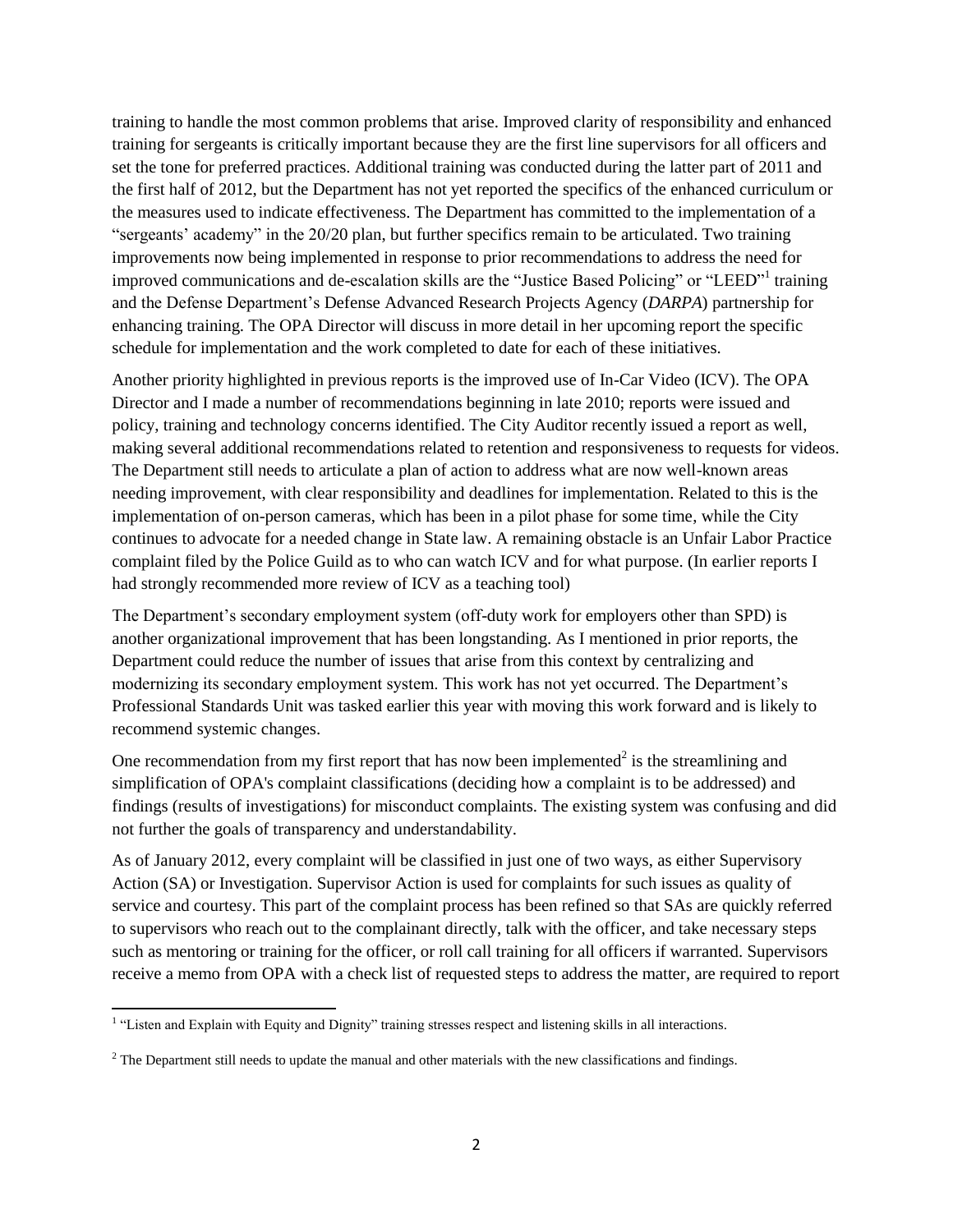back in writing to OPA with the actions taken and send a closing letter to the complainant as well. Every SA is now also reviewed by the Auditor as well as the OPA Director, at the time of classification and when returned to OPA by the supervisor. The entire process from complaint intake to final review has been cut down to a target of 60 days.

Complaints that involve allegations which could potentially result in discipline, and those which might otherwise have been categorized as an SA but the officer involved has had multiple complaints of that nature, are classified as Investigation. For these an OPA Sergeant is assigned, the Director may be consulted, an investigation plan is reviewed between the OPA Lieutenant and the investigator who then gathers all relevant evidence (In-Car Videos, premises video, medical records, shift assignments, phone records, photos, relevant policies, training materials, etc.), interviews the complainant, civilian and officer witnesses and the named employee and writes a summary report. The Lieutenant then reviews the investigation. The Auditor will then ensure the investigation is thorough and unbiased, and the summary is an accurate reflection of the evidence and interviews. If the Auditor has questions or requests additional interviews or the gathering of additional evidence, those concerns are addressed before the investigation can be considered complete. The OPA Captain will then write a memo with recommended findings. The OPA Director will then review the investigation, the recommended findings and Auditor's analysis, and either issue a certification if the complaint is not Sustained or participate in the disciplinary process.

Findings are now easier to understand as well: Sustained (which results in discipline), Training Referral (which results in required training), Lawful & Proper (the officer's actions were consistent with law, policy and training), Inconclusive (the investigation could neither prove nor disprove the allegation), or Unfounded (the investigation proved that the alleged misconduct did not occur).

Implementation of a recommendation to assess ways to increase the number of complaints resolved through mediation, which allows both the complainant and the officer to view the incident from each other's perspective, is still underway. Both complainants and officers often report satisfaction with the result reached when mediation is used. However, complainants still do not use mediation as frequently as they could. In the first quarter of 2012, an evaluation project with two university interns was initiated, with the charge to learn what barriers may be leading some to decline mediation.

Several recommendations to improve transparency and accessibility from earlier reports have not moved forward, or are dependent on staff and budget. Among them are: online access for complainants and employees to track their complaints (as is done for voters to be able to track their mailed-in ballots online); ways to better use technology to provide additional tools for workflow tracking and review of intake or investigations by multiple reviewers simultaneously and electronically; and improved earlywarning trend reporting and analysis.<sup>3</sup> There is a workgroup in SPD assessing a new software system.

l

<sup>&</sup>lt;sup>3</sup> For example, analysis of types and numbers of complaints an officer has compared to his or her peers (those who work the same shifts in the same areas doing the same kind of work); complaint trends where officers had the same field training officer, sergeant or precinct; trends related to a particular training; comparison of frequency and type of complaint with calls for service, contacts, arrests, searches; types of force used; a pattern of more minor complaints; years of service, age, race, ethnicity and so on. Also recommended was to change the coding so that an allegation would include the nature of the underlying incident, not just the misconduct allegation, e.g., 'use of force –obstruction' or 'use of force – jaywalking', rather than 'just use of force', to better spot problem trends of minor interactions that escalate for a particular officer, shift or supervisor.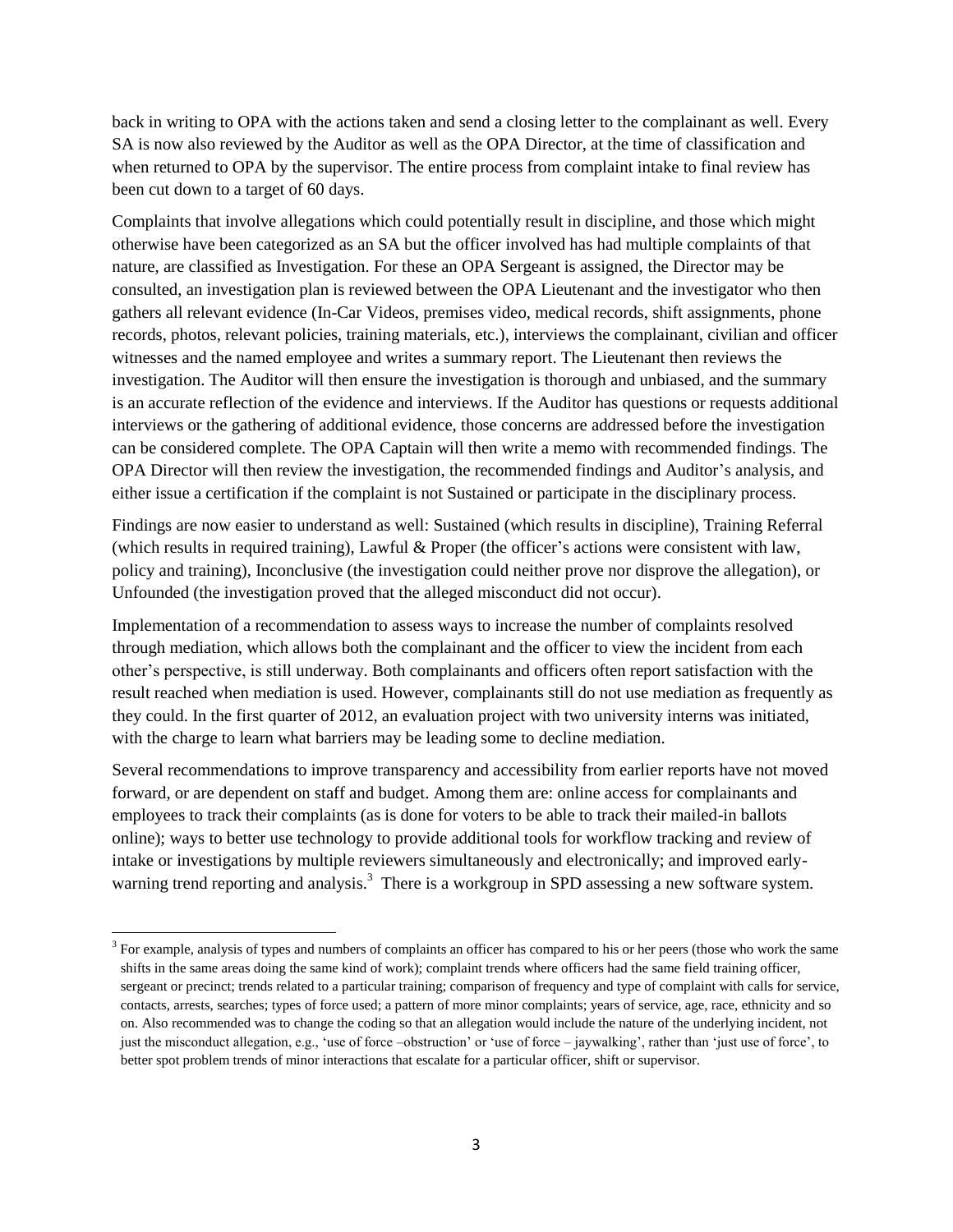Also recommended in my initial 2010 report was a detailed training manual and orientation program for new OPA investigators and intake personnel to ensure institutional consistency regardless of changes in staff, supervisors or the civilians involved in oversight. That work was initiated by OPA this year and is still underway.

Progress was made on the recommendation that all the letters, complaint forms and other OPA-related materials be reviewed and updated to ensure they are as helpful as possible to complainants, officers and the public. Improvement was made to the SPD website, but to date work has still not moved forward with a number of previously recommended website improvements to promote transparency and understandability.

#### New Recommendations

With regard to Use of Force (UOF), based on the more than 100 investigations I reviewed during this period, below is a sample of some issues which arose. The Department of Justice incorporated a number of these recommendations as part of the proposed improvements to policy, training and supervisory review.

- SPD officers are trained that any force used is not to be detailed in the General Offense Report (GOR), but instead in the UOF report. But the current UOF policy sets the threshold for submitting a UOF report to be those interactions deemed likely to have possibly resulted in injury, in fact did result in injury or the subject complained of injury.<sup>4</sup> If the physical interaction does not rise to this level, a UOF report is not written. In effect this means that where the resistance was not deemed to qualify as reportable force, it may not be described anywhere, including what the resistance was, what actions the officers took to effect the arrest, how many officers it took and so on. Wherever the threshold is ultimately set, the GORs need to thoroughly and completely describe what occurred to the extent the information is not provided in a UOF report. The GOR should not simply state "subject was arrested", as opposed to "subject refused three commands to get on the ground, I grabbed his arm and forced him to the ground, used my knee on his back to hold him there. When I was unable to get his arm out from underneath his body to handcuff him, Officer Smith assisted by...". There should not be any gap between what actually occurred and the totality of the reporting (whether in a GOR, UOF report or other documentation) and the thoroughness of reporting should not be affected by which report is used.
- Similarly, officers should always be required to write an ancillary report that describes the force used by a King County Sheriff's deputy, State Patrol or other agency when SPD officers are also involved with the incident. Current policy is that no report is written if another agency is the lead agency for the arrest. Without this obligation, an interaction can involve multiple officers and there is no report of what occurred by SPD officers who are involved. Again, this can leave the impression that officers are not being honest or thorough, and if there is resistance to a stop or an arrest, or if any force is used, there is not a record that can be used for investigative, trial or performance review purposes.
- Additionally, policy should be clear that if officers from another agency are effecting the arrest<sup>5</sup> but it is the SPD officer who uses the force, the SPD officer should either take responsibility for the arrest, or at a minimum create a case number, document it with both a GOR and a UOF report, and have either the arrest and/or the use of force screened by a sergeant.

 $\overline{a}$ <sup>4</sup> The DOJ settlement agreement has addressed the issue of reportable force.

 $<sup>5</sup>$  If there is an inter-local agreement on point that dictates which agency should effect the arrest, that should be referenced in the</sup> policy manual.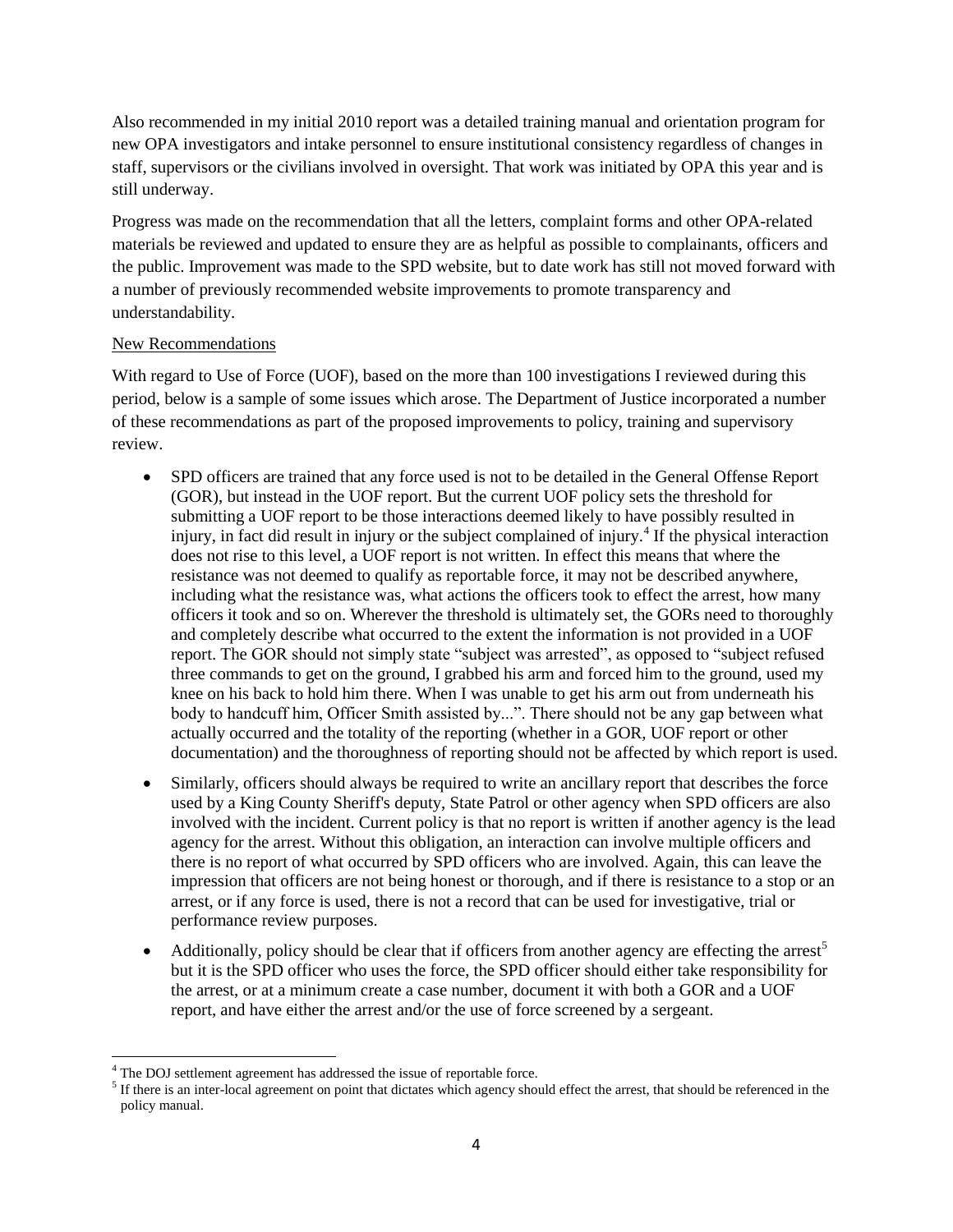- Department policy should more clearly articulate that when OPA reviews whether a use of force was appropriate and reasonable, all steps and actions taken preceding the actual force will also be assessed. Under Departmental policy, and under federal law, an allegation of inappropriate force might not be sustained because the force was appropriate and reasonable *as it was being used*. The public, however, expects a review of the totality of the incident - did the officer's tactical decisions, assumptions or actions lead him or her to a place where force had to be used and could other actions have been taken so as not to arrive at that point? Was sound judgment exercised? There should be a burden on the officer to describe the thinking and actions that led up to the force needing to be used. It may be the case that OPA will have to include an additional allegation related to discretion in decision-making in order to address whether other reasonable options existed for different decisions or actions preceding the use of force. If so, then OPA should make that a practice, so that interactions that do not reflect best practices can always be addressed, even where the force itself might meet the legal standard for 'reasonableness'.
- SPD policy requires each arrest to be screened by a Sergeant and each incident report (GOR) and UOF report to be signed off by a Sergeant. Officers often have a different Sergeant sign off on the incident report than the Sergeant who screened the arrest. Unless circumstances require otherwise, the Sergeant who screens the arrest should be the one to review and approve the GOR and UOF reports.
- Each incident report also includes what is called an "incident narrative preliminary investigation summary", where the officers are required to check off what additional information they have submitted, including In-Car Video, photos, and various other reports, but it does not include any indication of whether a UOF report has been submitted. This should be included.
- The UOF chain of command review form includes this statement above the signatures for the supervisors in the chain of command "I reviewed the Incident Report, Hazard report, Officer statement and Use of Force statement. Given the facts of the incident and the actions of the suspect during the incident it is my opinion that the Force Used was appropriate and within The Department's Use of Force Policy." Review of the In-Car or On-Person video is not required and should be. (This may be further delayed by the Unfair Labor Practice complaint noted above.)
- The final UOF report that has been reviewed and approved or not by the UOF review board and all required reviewers should be included in every investigative file for UOF cases. Because it takes time for the UOF review process to occur, the UOF report provided to OPA at the beginning of an investigation is often just the initial report and does not reflect the results of the review process. Whether supervisors thought the force was within policy is relevant, although certainly not determinative. As well, going forward, now that there is a UOF review board process, a protocol will need to be developed for those cases where there is an OPA complaint so that efforts are not duplicated.

Another policy that still needs to be reviewed to more clearly articulate Departmental expectations based on issues arising from complaints relates to an officer's duty to identify him or herself and explain why a person was stopped. The current policy is written in such a way that suggests there is only a clear, affirmative duty to do this for traffic stops, with the obligation for other types of stops less clear. In my view, the preferred practice for many types of interactions should be officer identification and explanation for why the person is being stopped, unless there is a safety, exigency, or an investigative reason not to (e.g., it may be a dynamic situation). Explanation is one tool to help minimize confusion or mistaken assumptions that can escalate an otherwise minor interaction.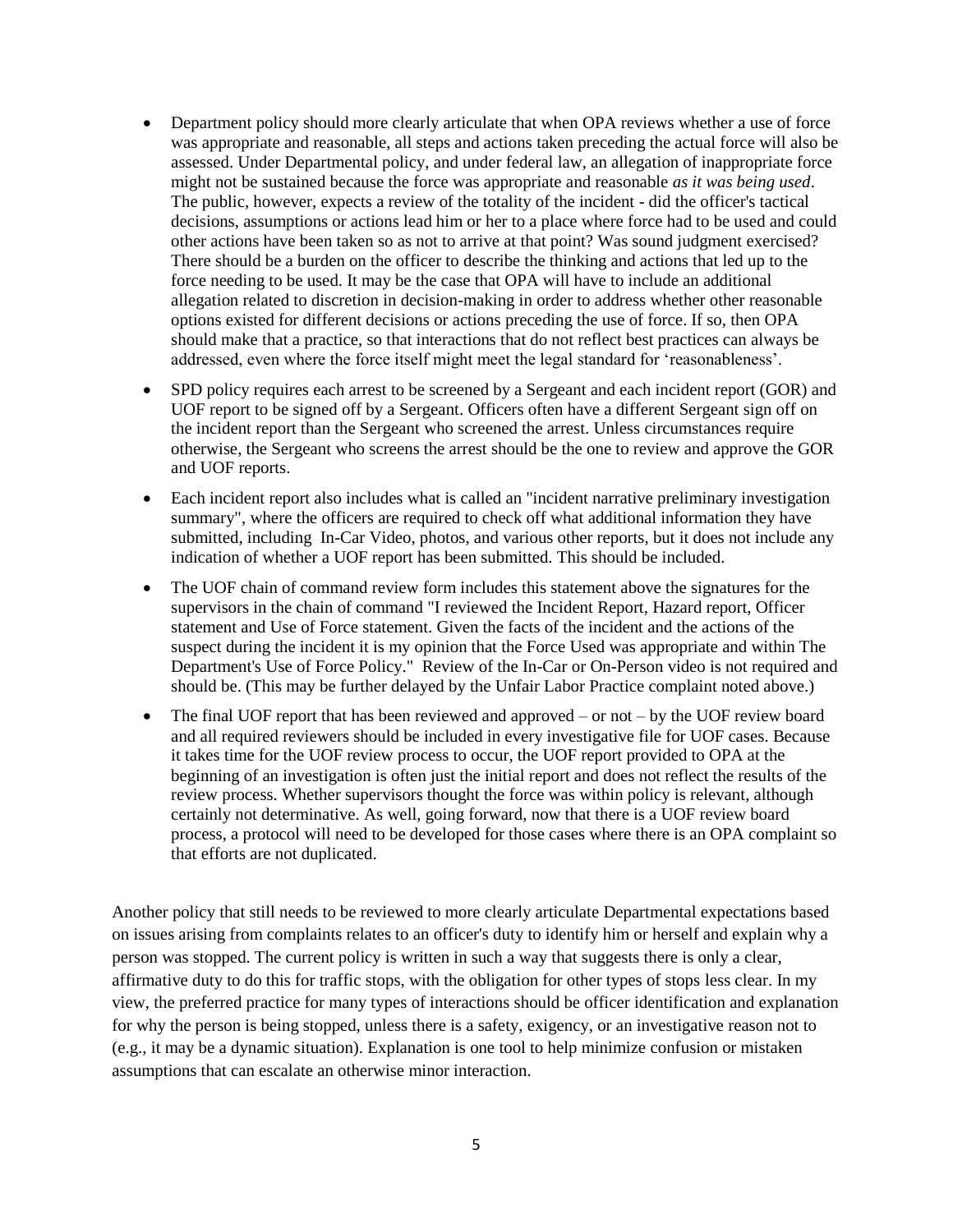As in previous reporting periods, cases arose during this reporting period that continue to speak to the need for a specific policy for off-duty conduct. The language "I . . . will behave in a manner which brings credit to myself and my agency" is found in the Department's Law Enforcement Code of Ethics, at the front of the Policy and Procedure Manual. The Standards & Duties Section says, "Being an employee of the Seattle Police Department and, in particular, a sworn officer places all of us in a position of trust and high esteem in the eyes of the public . . . . We must be ever mindful that concurrent with this (police) authority comes additional responsibility and that our actions are subjected to review and oversight through a variety of systems not imposed on others." A "conduct unbecoming" policy, as previously existed in Departmental policy, would more clearly articulate the expectation that officers' words and actions, whether officers are on or off-duty, should not reflect poorly on the Department and undermine public trust.

Some of the other policy issues that arose from cases during this reporting period:

- OPA lacks the authority to compel testimony from witnesses other than employees or compel the production of key evidence such as texts on private cell phones or videos from private businesses or bank records.
- The Department's retaliation policy needs to encompass retaliation for actions beyond the filing of an OPA complaint.
- Officers should be required to input their vehicle number when logging in so the GPS system is activated and it can more readily be determined whether they were at a particular call, whether there was a delay in responding to a call and so forth.
- The policy on court appearances needs to be updated to reflect that there is no longer a witness coordinator position, and to address civil matters as well as criminal (officers should have to receive approval before appearing in court in an official capacity for any legal proceeding, not just for those matters where they were subpoenaed.)
- Consideration should be given to a regulation that officers turn off car radios (i.e., radio stations, not SPD radio) when the ICV is activated for purposes of citizen interaction and transport of subjects who have been arrested. Based on cases reviewed, there are two reasons for this: 1) it interferes with the ability to hear what is being said, which in some instances allows an officer to say he or she *did* turn on the ICV, even when the audio is then not useful; and 2) it can diminish the professionalism of the officer when he or she is transporting a subject.

#### **Complaint Review**

The OPA Director and OPA Auditor, both civilians, review all cases at the intake stage to determine whether the complaint should be investigated, handled by a supervisor, can be resolved without referral or might instead be successfully mediated. In the period covered by this report, the OPA Director and I reviewed 300 new complaints alleging misconduct (this compares to 268 in the previous reporting period). We agreed with the initial classifications recommended by OPA staff for all but 18. For those we reclassified, 2 were from Preliminary Investigation Report (PIR) to Supervisory Referral (SR) and 4 SR to Investigation Section (IS) in December before the classification system was changed. From January through May, we reclassified 8 Supervisor Action (SA) to IS (Investigation); 2 IS to SA; 1 contact log (information only) to SA and one SA to contact log. The final classification results were 94 classified for Investigation, 172 classified for Supervisory Action and, in December, 18 as PIR and 16 as SR. 31 cases were recommended for mediation, 9 of which were related to Occupy Seattle protests. I also reviewed 465 inquiries that had been entered by staff into the OPA "contact log" from November through June. These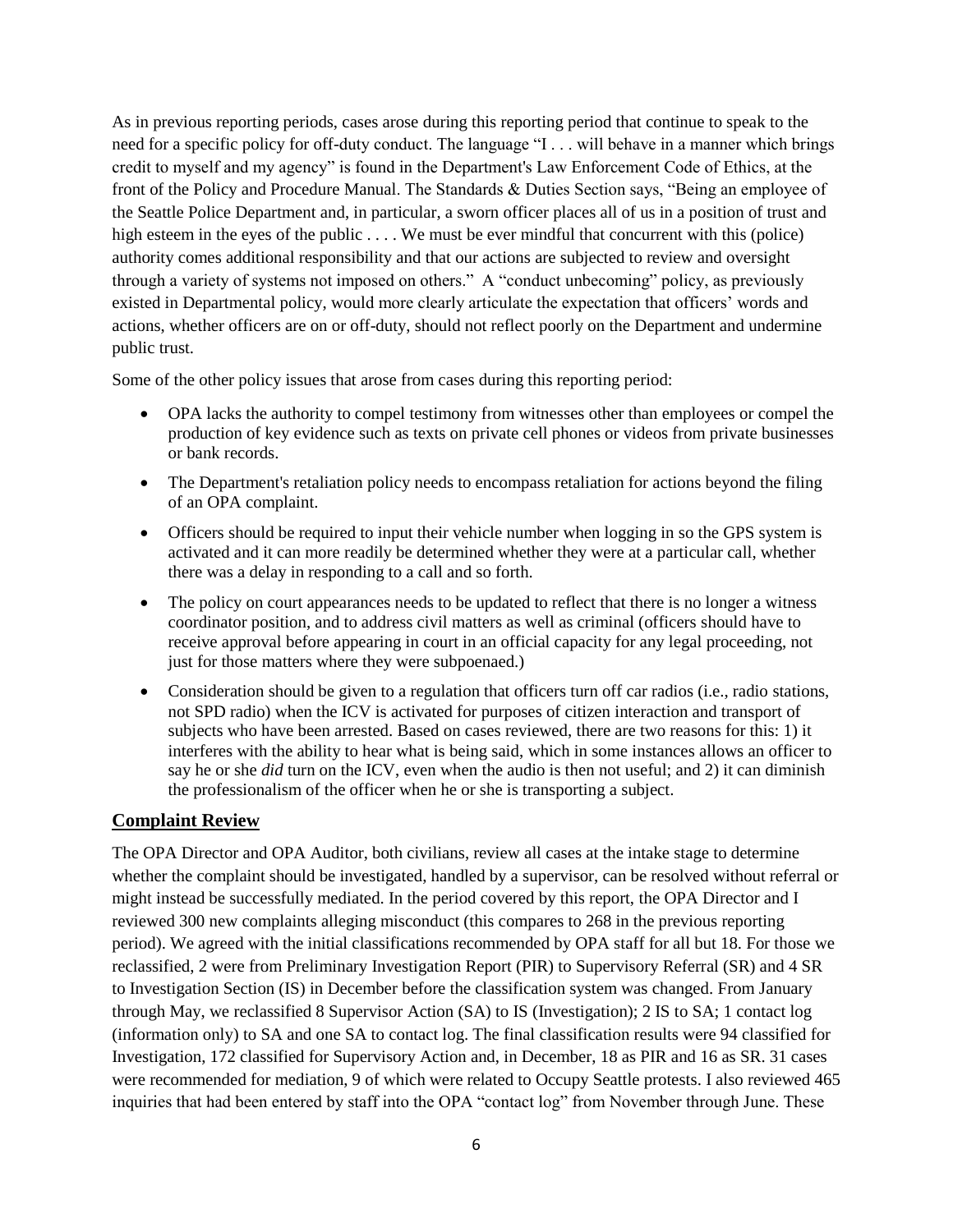are contacts and inquiries that may require information or assistance with general Department or other referrals, but do not involve possible misconduct or supervisory attention. Each month the Director and I review these to make sure none warrant further attention and all inquiries are handled appropriately.

In reviewing the initial complaints to determine how they should be classified for follow-up, we also added 21 allegations. These added allegations included biased policing, failure by an officer to identify his or her name, discretion, professionalism, profanity, failure to report use of force, use of force, consuming alcohol, courtesy and failure to use In-Car Video.

I reviewed the quarterly reports of alleged misconduct being prosecuted criminally or considered for prosecution (e.g., DUIs or domestic violence allegations). I also reviewed 103 completed SAs from March through May (the new system started in January, so the first group of SAs were due 60 days later, in March). An example of an SA involved a person going to a game at Safeco field, who due to disability, was walking with a cane. A motorcycle officer told him he had to use the stairs instead of the ramp he had used on previous occasions. He was unable to get the officer to understand why use of the stairs would be painful and difficult. After the game, the complainant went on line, found the OPA website and filed a complaint. He stated he was not looking for anything other than for officers assigned to ballgames to be more sensitive to the fact that not everyone can use the stairs. While he was not able to identify the officer, through the SA process the traffic section supervisor was asked to contact the complainant, let him know that a roll call training would occur on the topic so all officers who work at Safeco would be better informed in the future. Other SAs often involved situations where officers were not as thorough as they should have been in following up or writing a report, were perceived as rude or otherwise less than professional.

#### **Investigation Review**

In Seattle's system of police accountability, the Auditor also reviews every investigation before it is closed to make sure OPA investigators have been impartial, thorough and fair, all relevant evidence has been gathered and all questions that should have been asked were asked. It is not the Auditor's role to be an advocate for either the named employee or the complainant, but to ensure that all misconduct complaints are addressed with integrity and objectivity and best investigatory practices are used.

During this reporting period I reviewed 102 investigations (as compared to 99 during the last reporting period). The overwhelming number of intakes and investigations during this period were of excellent quality and were thorough. OPA is to be commended for continuing to incorporate Auditor recommendations that further improve the usually high quality of the intake and investigations.

An area still needing continued improvement is the timeliness of case review by the Lieutenant after the initial investigation has been turned in by the investigator and the timeliness of issuance of recommended findings. Rather than measure success against the contractually mandated 180-day timeline, timeliness should be thought of in terms of responsiveness to the complainant, the officers and others involved. Another recommendation I made during this reporting period for those doing intake in particular, was whenever intake is done over the phone, interviewers always need to ask whether the complainant is alone or whether a possible witness is there with the complainant and can overhear the complainant's description of events. It is important that the complainant and witnesses are not together during the initial intake interview (in addition to being interviewed separately during the investigation). I have also suggested that investigators always close an interview by asking the complainant or witness whether there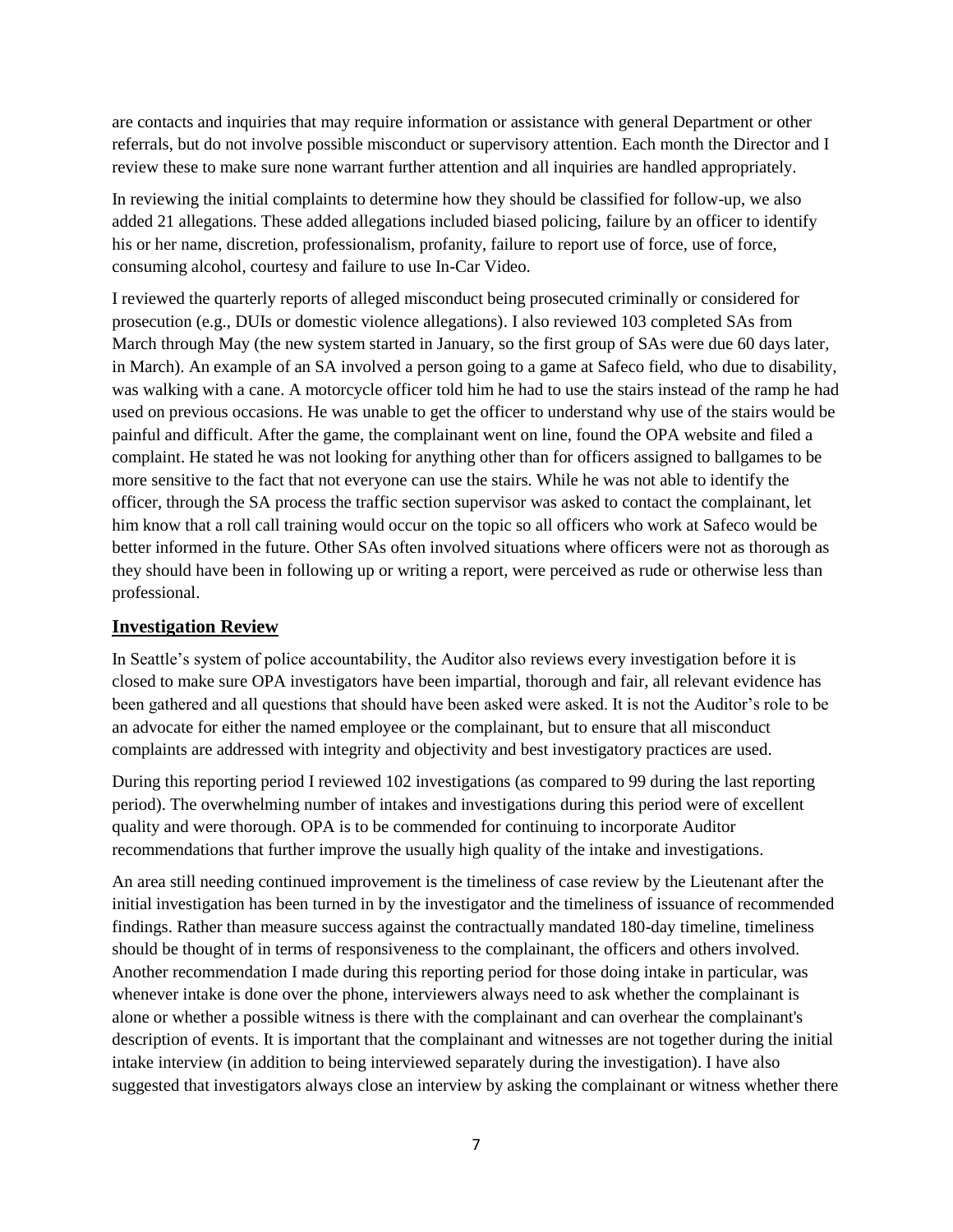is there anything else the investigator should have asked, anyone else the investigator should interview, and whether there is any other evidence that might be useful. This is a good technique for allowing the person being interviewed to offer information that might not have been mentioned in responding to questions, and can be particularly helpful at initial intake. Intake sergeants should also always inquire whether there is any relationship between a witness and the complainant or officer and whether the person being interviewed has spoken to anyone else about the incident. I also asked that mediation not be routinely offered at intake for certain types of allegations where we would not permit its use even if requested by the complainant (e.g., misuse of authority, criminal law violation, dishonesty). The offer of mediation is well intentioned to encourage mediation, but is sometimes not appropriate.

To help with timeliness, where the officer is out on extended illness/injury leave, rather than extending the timeline due to the officer's unavailability as is the normal practice, I asked OPA to determine if it might be prudent to interview the officer at home rather than delay the case a month or more. With regard to investigative plans, to address the challenges sometimes presented by the way in which SPD policies are written, the investigative plan should specifically take into account the challenges presented with proving a violation of the particular policy cited, along with critical evidence, key facts, variables and time-sensitive elements.

I would also recommend that in considering to how to best address issues in performance across the Department, OPA be given more flexibility for investigators and supervisors to assess, articulate and share what else is learned through their reviews that may not be encompassed in a specific allegation or finding. The OPA Auditor and Director each issue reports and make policy and practice recommendations through the complaint certification process, but OPA could play a more robust role in this regard.

Below are investigations for which I either directed additional investigation or raised issues for improving future investigations, or where I disagreed with the findings, or that highlighted a need for clearer policy or a constraint based on the Guild contract.

#### Quality of the Investigation

There were several issues in a case where the allegation was that two officers working secondary employment, in uniform, for a non-profit housing provider, were alleged to have been seen kissing in a parking garage. Because of a possible conflict of interest between an OPA employee and one of the named officers, this case was handled in an unusual manner (by an investigator outside of OPA), which meant that the usual checks and balances weren't followed, impacting both the quality and the timeliness of the investigation. After reviewing the preliminary investigation, I asked why two civilian witnesses had not been interviewed and whether sufficient attempts had been made to seek their participation. They had refused to participate, which should have been clearly articulated in the case file. (As mentioned above, OPA lacks the authority to compel non-employee testimony.) Additionally, an officer who had been present when the complainant initially reported the officers' behavior was not interviewed. During the interviews, another officer stated that the named officer had made what appeared to be a statement of admission to him. The named officer had not been asked about this in his interview and I asked that he be re-interviewed to address it and other points. I also asked whether relevant records had been obtained that could corroborate testimony that the named officers were on site at the time the incident had allegedly occurred and whether an effort had been made to see if any relevant video from the garage was available (and if not, given the passage of time, the record needed to reflect that). Additionally, because of the wall set up during the investigation to address a possible conflict of interest, the investigative plan was not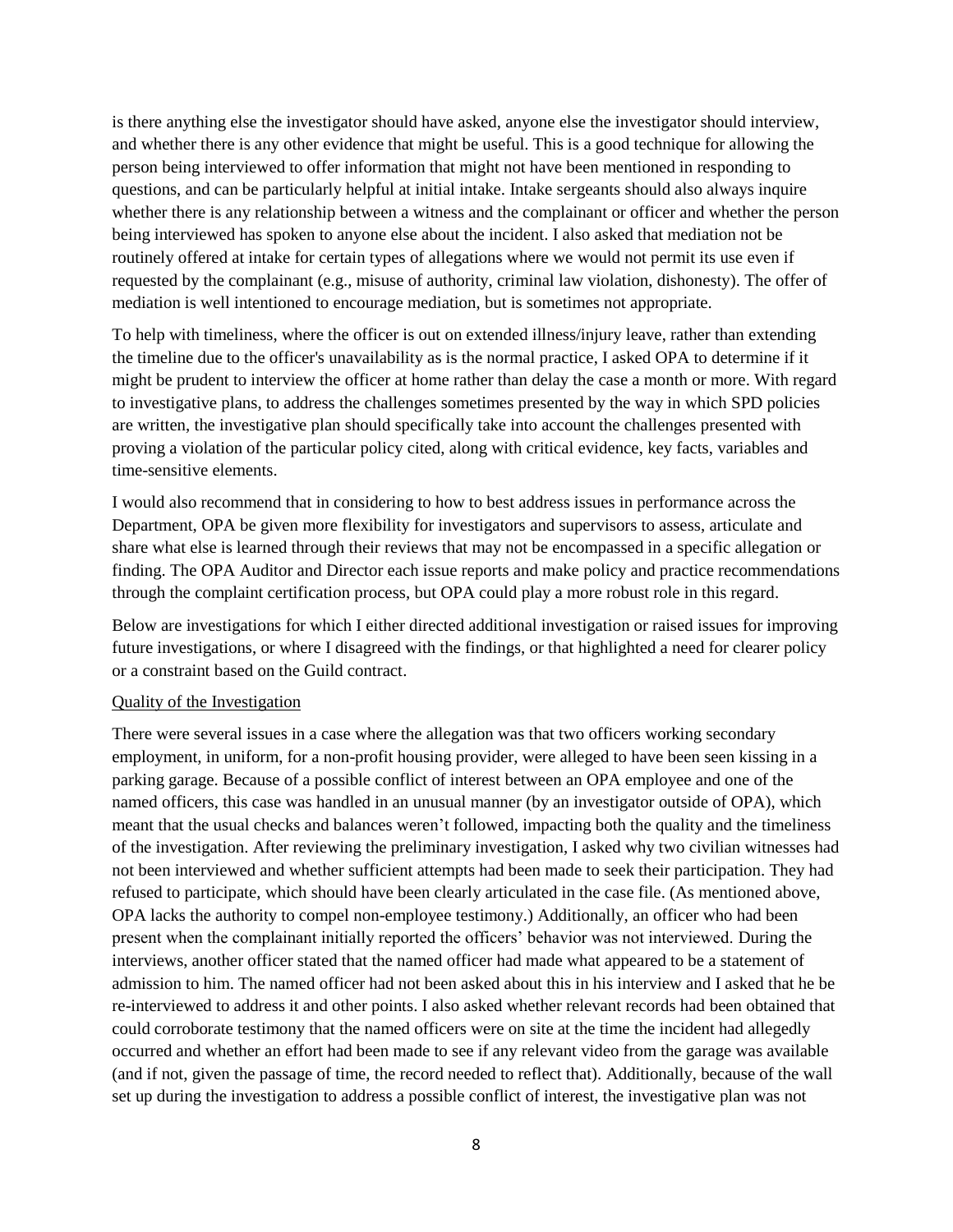reviewed prior to commencing the investigation and the assigned investigator cited the wrong policy sections. Even if the conduct had been determined to have occurred as alleged, the conduct would not have been a violation of the incorrect policy cited. Because of the lack of corroborating evidence, the ultimate finding was inconclusive, so the error was not material.

An investigation conducted by the precinct line of command<sup>6</sup> was not timely in a case involving two officers who allegedly used derogatory language. They were inside their vehicle and their conversation was captured by the In-Car Video system. A second allegation was for Discourtesy. I also felt that the Proposed Disposition Memo was not of the usual quality and agreed with the OPA Director that a Training Referral finding was appropriate for each allegation.

SPD Policy 5.001.VII.A.2.a. provides, "Employees shall strive to be professional and courteous at all times, whether in person or through other means of communication." Though the employees did not direct their comments to the complainant or others or intend for them to be heard, they were in a public vehicle where their words were captured by In-Car Video and, thus, covered by the policy. Also, the complainant, who had been hit by a car and had sought the In-Car Video for possible use in litigation, commented that he received a citation for jaywalking that was placed on him, along with an SPD business card, as he lay unconscious in the ambulance after the accident. I questioned whether this was the most appropriate way to convey the citation, or whether it could have been mailed or otherwise delivered to the complainant and asked that this be discussed with the officers as well.

I was concerned about the thoroughness of the investigation in a case where a traffic officer who was assigned a traffic control post after a Seahawks game at CenturyLink Field had physical contact with the subject. The subject was trying to cross the street and in a hurry to catch his ferry when he disregarded the officer's order not to enter the street. The subject pushed past the officer's outstretched arms ignoring his commands to stop. When the officer tried to stop the complainant from behind they both ended up falling to the pavement. I felt that the investigative plan should have included interviewing the witnesses at the beginning, since a key aspect of the use of force was whether the officer volitionally 'took the subject to the ground', as the other officer stated had occurred, and which conflicted with the UOF report. That inconsistency was not noted by reviewers in the chain of command, nor did the sergeant on the scene interview witnesses. I also disagreed with a finding of Lawful & Proper (at that time called 'Exonerated') on the allegation of Unnecessary Use of Force.

In a case where the complainant was involved in a disturbance with night club security personnel who were ejecting him from the club for unruly behavior, he alleged that he had been injured by an SPD officer. It appeared from the evidence gathered at intake that the Seattle Fire Department arrived first and that the complainant was already injured and in handcuffs when the officers arrived. It was very likely from the outset that whatever force may have been applied had been applied by night club security personnel prior to the arrival of the responding officers. The investigator should have interviewed the SFD personnel and nightclub personnel to confirm this at the beginning of the investigation, which would have expedited the investigation and provided even greater certainty. None were interviewed and the investigation took several months to conclude. I did not direct further investigation at that point since the preponderance standard had been otherwise met.

 $\overline{\phantom{a}}$ 

 $<sup>6</sup>$  Due to ongoing problems with timeliness and quality, we discontinued the practice of 'line investigations' as of January, 2012.</sup>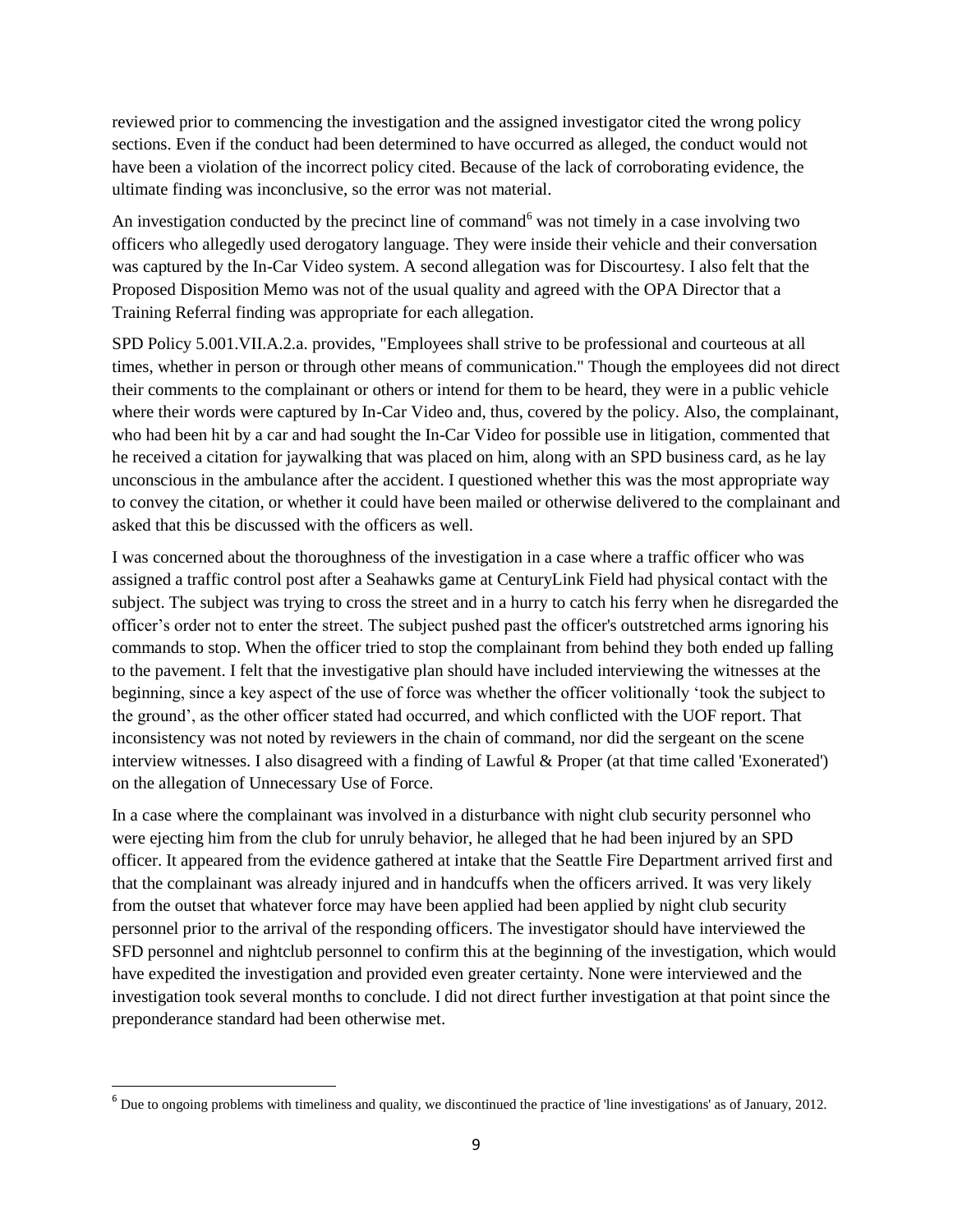In a case where Use of Force and Failure to Report Use of Force was alleged against the arresting officer, the complainant stated he complained that his thumb was injured to the officer who transported him. Based on the evidence gathered, it was not clear exactly what the complainant said to the officer about his thumb allegedly having been injured. While the complainant clearly complained about his handcuffs causing pain, handcuffing with minimal or no resistance is not reportable force under current policy. Because there was no allegation against this particular officer regarding Failure to Report Force, the investigator did not clarify in his interview what the officer understood about the complainant's reference to his thumb hurting. I requested that the supervisor review reporting requirements with the officer rather than direct additional investigation on that point since a new allegation could not have been pursued for that officer within the contractually required timelines.

In a case where officers were dispatched to investigate possible domestic violence at a business, the complainant was the alleged perpetrator against his girlfriend, an employee at that business. She had phoned a co-worker to report that the complainant was en route to her place of employment and that she feared he was going to assault her. The complainant (the alleged DV perpetrator) alleged that while at the scene the named officers choked him, threw him to the ground, and kicked him, causing injury. I was concerned that the intake with the complainant had occurred over the phone while his girlfriend (who was apparently fearful of him based on the 911 call) was with him. That tainted her interview. I felt they each should have been interviewed in-person, separately and the complainant photographed to provide evidence of any injuries (with permission). I also expressed concern that it was the girlfriend who was asked whether there might be video or other witnesses, rather than a third party such as the store manager. The investigative plan should have been reviewed by the Lieutenant at the start of the investigation and these issues addressed.

An officer's behavior was less than professional in a case where the allegations were Use of Force and Profanity. I felt we erred by not recognizing before the 30-day deadline imposed by the Collective Bargaining Agreement that there should also have been allegations for lack of professionalism and Miranda, based on the initial review during the intake. I also raised the issue that the sergeant should have been named for not doing a thorough screening of the officer's actions, but the deadline had passed for that prior to my review of the investigation. (This was an example of where earlier review soon after conclusion of interviews would have made a difference, had it been forwarded in a more timely manner). In my view, the investigation should have noted inconsistencies among the complainant's statement, witness statements and the officer's General Offense Report and Use of Force Statement as to whether the complainant was taken to the ground; and there was a question as to whether the complainant had been pushed on the car in such a way as to split his lip. The officer did not submit photos taken at the scene. Witnesses had not been listed in the officer's reports and the screening sergeant didn't interview any or do a particular rigorous review. Nor did it appear from the record that others in the chain of command who reviewed the case noticed these issues or reviewed the ICV. At one point when the complainant was heard to say "you split my lip", the officer's response was "you bet", then telling him to shut up, that he should have obeyed the officer's instructions. Further indicative of lack of professionalism was that the officer turned up the music in the car during transport, was clearly frustrated and refused to answer any questions from the complainant. Then, while giving the Miranda warning, the officer did not speak up despite the complainant indicating he couldn't hear the officer.

In a case where the officer had been dispatched to investigate someone waving a screwdriver around in public and threatening to kill people, and whom the officer arrested for pepper spraying a passerby on the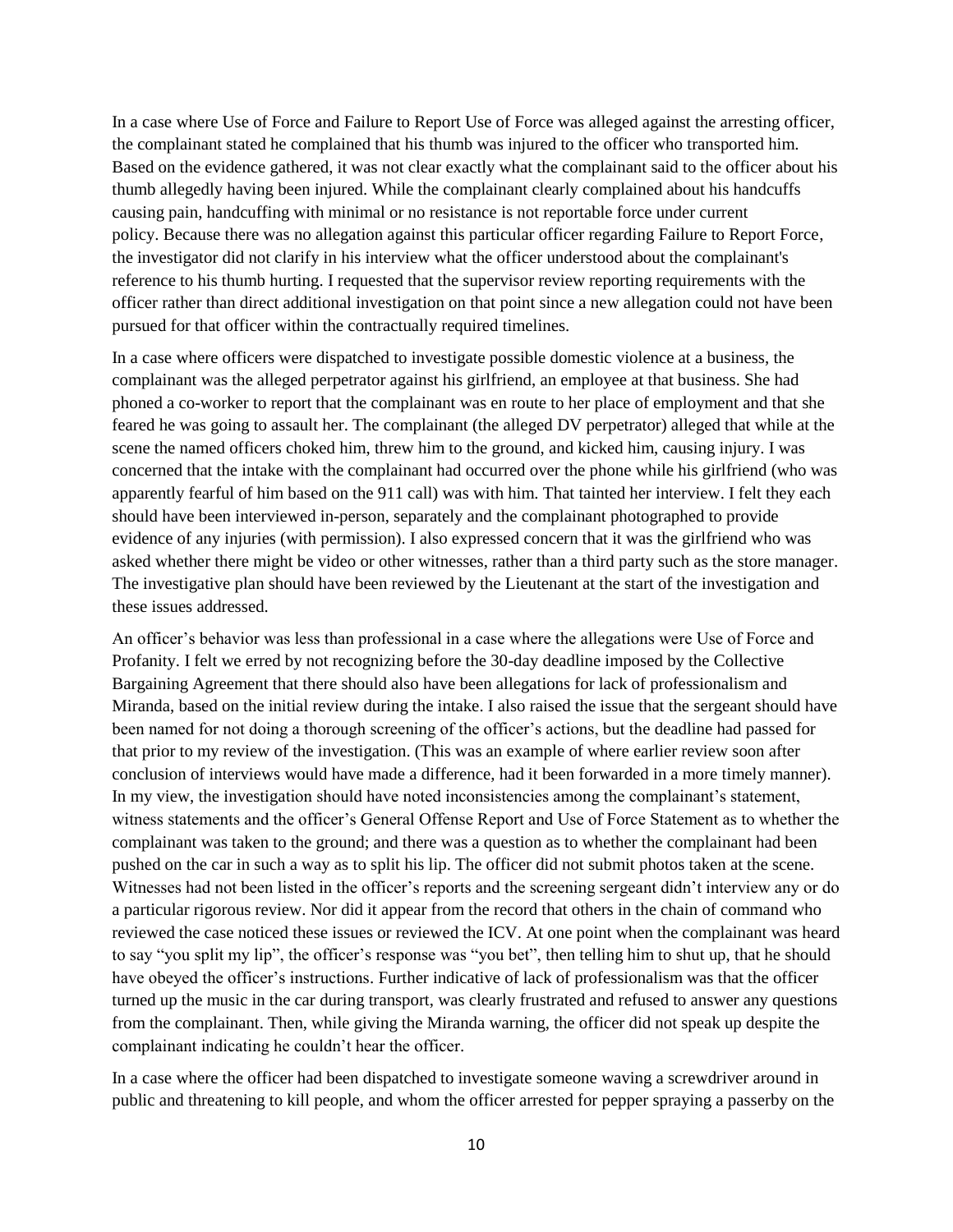street, there was an allegation that the officer failed to properly safeguard property that the complainant kept in a plastic bucket with him at the time. While the items in the bucket apparently had no monetary value, the complainant could be heard on the In-Car Video asking the transporting officer several times if his bucket and items were being taken care of and the officer assured him that they were. The In-Car Video showed that the bucket had been left on the ground and was not in fact taken by the transporting officer, so I asked that the investigator determine if the other officer had it in fact put it in safe-keeping so that the complainant could get it back, which was why the complainant had filed the initial complaint.

A reserve police officer with the Department for over 40 years was the named employee in a case involving an interaction while he was volunteering at a local church. While he occasionally worked as a security guard/parking lot attendant at the church, he was not employed at the time of the event at issue, either on-duty or in that capacity; he was in civilian clothes attending a social event at the church. An anonymous complainant contacted OPA to allege the reserve officer unnecessarily engaged in a pushing match with another person at the church and that the reserve officer demonstrated a lack of discretion and poor judgment when interacting with the other person. In this case I had raised the issue that there were some inconsistencies in the interviews that the investigator did not pursue as to whether the officer was at any point during the interaction identifying himself as acting in his official capacity. There was also an issue as to who authorized his secondary employment at the church given his reserve officer status.

#### Findings & Classifications

Unnecessary Use of Force and Dishonesty were alleged in a case where an officer was dispatched to a call involving a reportedly suicidal person reported who was inside a closed parking garage. Seattle Fire Department personnel were tending to the unconscious subject who was seated on the driver's side of his car. As the paramedic unit tried to wake the subject he became aggressive and hostile, exited the vehicle, and approached the officer. There was conflicting witness testimony as to what occurred next. Firefighter witnesses and the officer stated that the officer gave the subject multiple warnings to stay back and "stiffarmed" the subject twice, before hitting him with the bevel of his Taser. The primary issue in dispute was whether the subject first struck the officer and he responded by punching the subject, as the officer reported, or whether the officer struck the subject first and, thus, was dishonest in his written report and interview.

There was an initial recommendation by the OPA Captain for findings of Lawful and Proper on the allegation of Unnecessary Force and Sustained on the Dishonesty. The ultimate findings by the Chief were Inconclusive on both allegations. Regarding the allegation of Dishonesty, the Collective Bargaining Agreement sets forth a required standard of clear and convincing (rather than the normal preponderance standard) because a Sustained Dishonesty violation results in termination. Given the conflicting testimony, it was reasonable to conclude that that standard was not met. Regarding the Use of Force allegation, I would have had a finding of Sustained, as I thought the force might have been avoided all together if the officer had not engaged physically at that point given the mental health of the subject and instead attempted to verbally diffuse the situation until the second officer arrived. Compounding the problem was that there was some evidence that the second officer was in violation of policy for his lack of timeliness in responding to the call, and I felt he should have been added as a named officer in this investigation to be able to address the totality of the incident in the same investigation. That issue is now the subject of an additional investigation. The Chief's determination was based on additional information gathered through the discipline process about the employee's work history; as well as the fact that the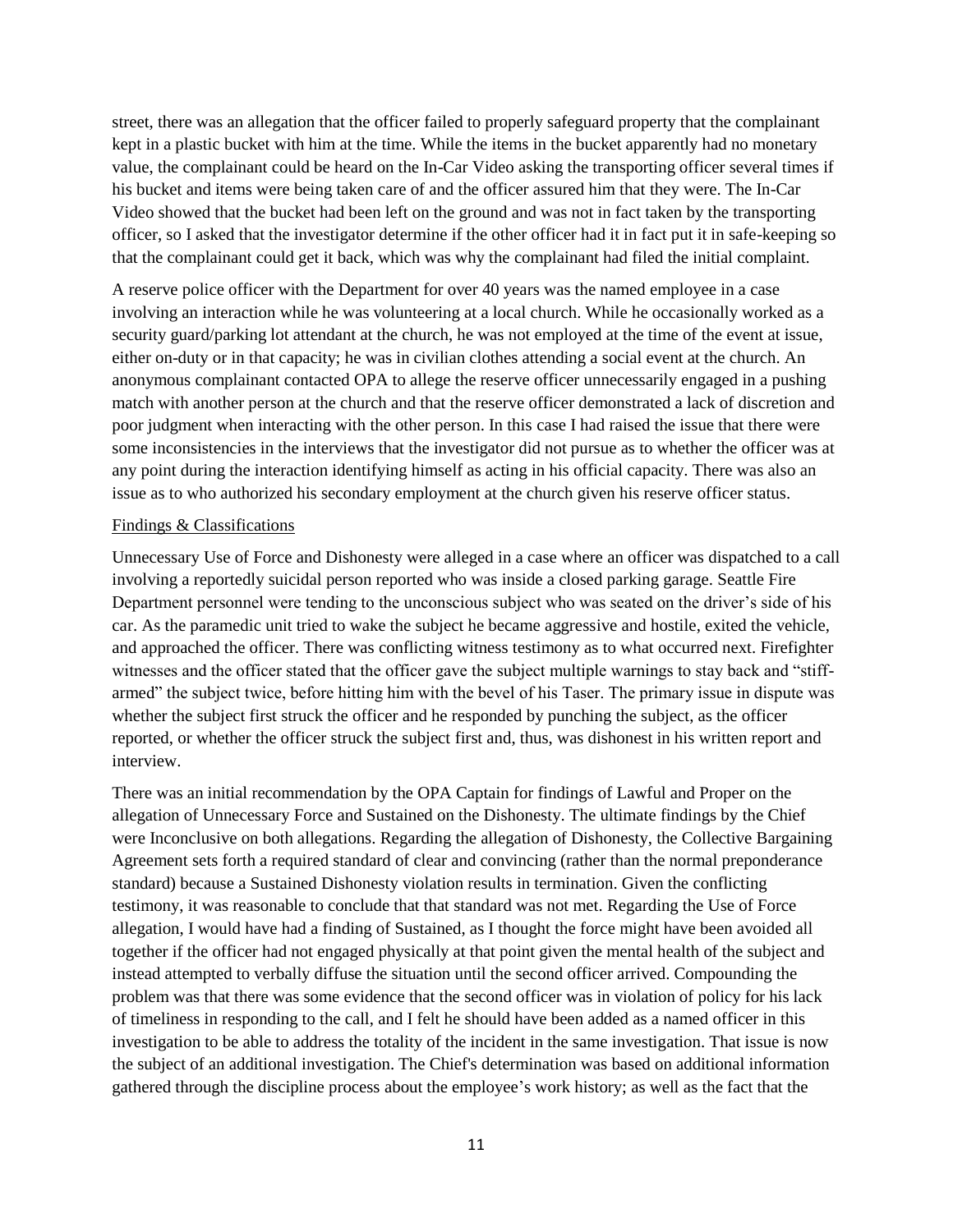subject reportedly suffered from Intermittent Explosive Disorder, which involves inability to deal with frustration without violent outbursts; the testimony of witnesses that the subject was agitated and acting aggressively; and the testimony of the firefighters that they believed the officer was acting to protect them from a hostile subject and several noted they were grateful for his actions.

An example of a case where, as discussed in the policy recommendations above, I felt the UOF review should include an assessment of the totality of the interaction, involved an officer working a patrol assignment at the Bumbershoot Festival on the Seattle Center grounds. He observed the complainant standing in a pathway passing around a cigarette while in the company of a group of about six young people of similar age (16-17 years old). The officer, thinking the complainant was underage to be smoking, walked up to the complainant from behind, identified himself as a police officer, and asked the complainant his age. The complainant, after turning toward the officer and turning back away from him, began to pull away. The complainant alleged that the officer then tackled him to the ground, causing a 7 stitch cut on his right forehead. The officer stated that the combination of having his hand resting on the complainant's shoulder when he began to pull away and the officer being caught off-balance caused the officer to instinctively grasp the complainant's shoulder, with the movement of the complainant and the falling of the officer causing both to fall to the ground with the officer on top of the complainant. The complainant's head hit the sidewalk, causing the injury. The officer promptly summoned medical aid for the complainant and a supervisor to respond to the scene.

The Use of Force allegation revolved around the question of whether the officer intended to tackle the complainant, or accidently tripped and fell as he made contact. I disagreed with the analysis and findings in the investigation and felt the complaint should have been Sustained. I was concerned about the judgment of the officer in this situation that ultimately resulted in the complainant being handcuffed while on the ground, two officers on top of him, and serious injury. In my view, the explanation that he had been handcuffed for "officer safety and his own safety" was inconsistent with the testimony that the officer had accidently fallen. Either it was an accident in which case the officers using any force at that point and the handcuffing were not appropriate or it was an intentional take-down once the youth turned and appeared ready to flee. (The investigation determined the youth was on probation and was concerned this violation would have caused his probation to be revoked.) I was also troubled that the screening of the arrest and use of force reporting and review were insufficient.

In a case with allegations of Improper Search, Failure to Identify and Unnecessary Use of Force, I would have made a finding of Inconclusive on Use of Force because of conflicting testimony between the complainant and her housemate and the witness officers. One of the officers pushed the complainant back away from the door in order to enter, which the complainant described as being forcefully pushed against a wall. The OPA Director felt that the correct finding was Unfounded, based on the preponderance of the evidence standard (because the testimony from the four named officers and the sergeant who screened the incident was consistent that the force used was minimal, and necessary and reasonable under the circumstances) and the fact that under current SPD policy, even if the force was as the complainant described it, she did not report an injury and the Sergeant did not observe any injury and therefore the standard for reportable force was not met. The facts of the case also provide another example of where a different Use of Force reporting threshold might better comport with community expectations.

Similarly, I would have made a finding of Inconclusive rather than Lawful & Proper on the allegation of Unnecessary Use of Force and Unfounded on the issue of Failure to Properly Investigate in another case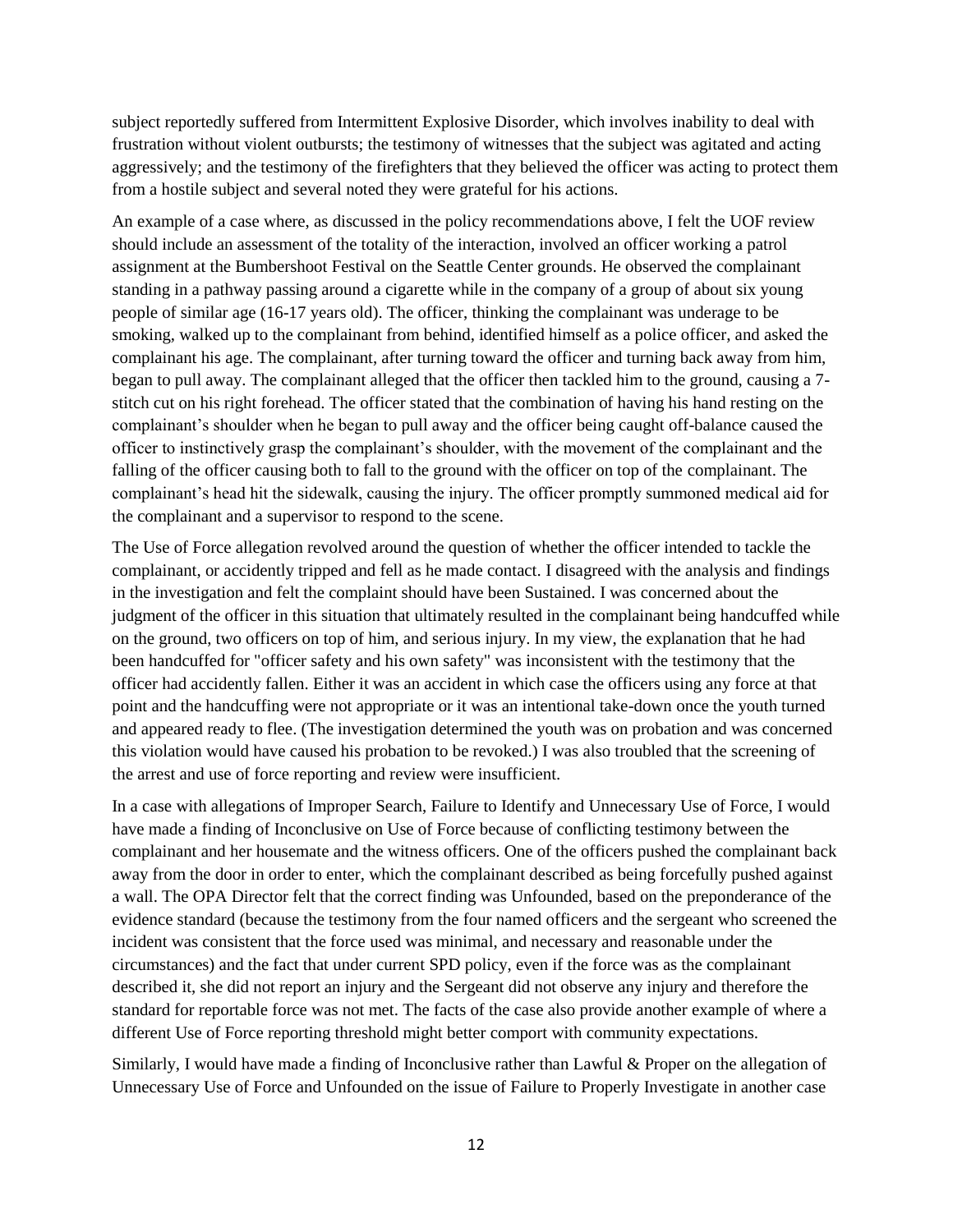because there was no useful In-Car Video showing the use of force and there was conflicting testimony between the officer and the complainant and his father about the level of force used, despite the credibility issues of the complainant and his father and the complainant's aggressive and combative behavior. The OPA Director disagreed, arguing that a credibility determination can and should be made where there are inconsistencies between complainant and his father's account and between their accounts and ICV that was available from a witness officer concerning another issue, where the use of force was well documented and screened, and the officers' accounts were consistent. She also took into account that the complainant did not contact OPA until approximately 18 months after the incident, claiming he didn't know his options, which I did not believe was relevant to the complainant's credibility.

I was also concerned in this case that the reports by the officer described that the complainant had been "touched". The complainant had been handcuffed when taken to the car and allegedly pushed away from the car during the search in such a way that he was taken to the ground for a second time (while handcuffed). It was a multiple officer use of force with a possibly intoxicated subject and the screening sergeant as well as the Use of Force reviewers should have required a thorough, accurate reporting.

A thorough and detailed investigation was done in a case where an off-duty officer was involved in an altercation outside of a nightclub. The off-duty officer initiated contact with a woman he believed had stolen his and his friend's coats, took back the coats, and then called 911 requesting officers respond to investigate an alleged theft. Prior to officers arriving, he asserted that he was on-duty by displaying his badge and verbally identifying himself to woman as a Seattle Police officer (he was not wearing a police uniform at the time and was outside his regular work shift hours but this action created a nexus between his off-duty conduct and his employment as an officer). He followed her as she walked away, not believing he was an officer. Their heated verbal exchange over ownership of the coats attracted the attention of other people in the area, some of whom then intervened on the woman's behalf. This resulted in a physical altercation between the officer and his friend and several others. Patrol officers responded to the 911 call and, as they were investigating, handcuffed several individuals involved in the fight. The offduty officer walked over to one of the handcuffed individuals lying on the ground and his right foot made contact with that individual's head, which appeared on an in-car video recording to cause a downward movement of the person's head.

The "contact" to the head was prosecuted as an Assault and the officer found not guilty, at which point OPA administratively investigated four allegations of misconduct against the officer. Criminal Violation of Law (Assault) and Unnecessary Use of Force addressed the conduct of the officer contacting the head or other portion of the body of the handcuffed individual with whom he had just been fighting, who was lying face down on the ground. The evidence demonstrated that the officer was unjustified in using his foot to contact the head or other portion of the body of a handcuffed person who posed no imminent threat to him or others, particularly given the presence of several uniformed patrol officers in close proximity. The force used was neither necessary nor reasonable. I concurred with the Sustained finding on Unnecessary Use of Force.

The third allegation centered on whether the officer showed a lack of professionalism in his exercise of discretion. In my view, the evidence demonstrated that he exercised poor discretion in the manner that he chose to confront the woman outside the night club, including his initial accusation that she stole the coats, and the way in which he then interacted verbally and followed her with the intent of having her arrested even though he had the coats back and the circumstances indicated it had been a mistake on her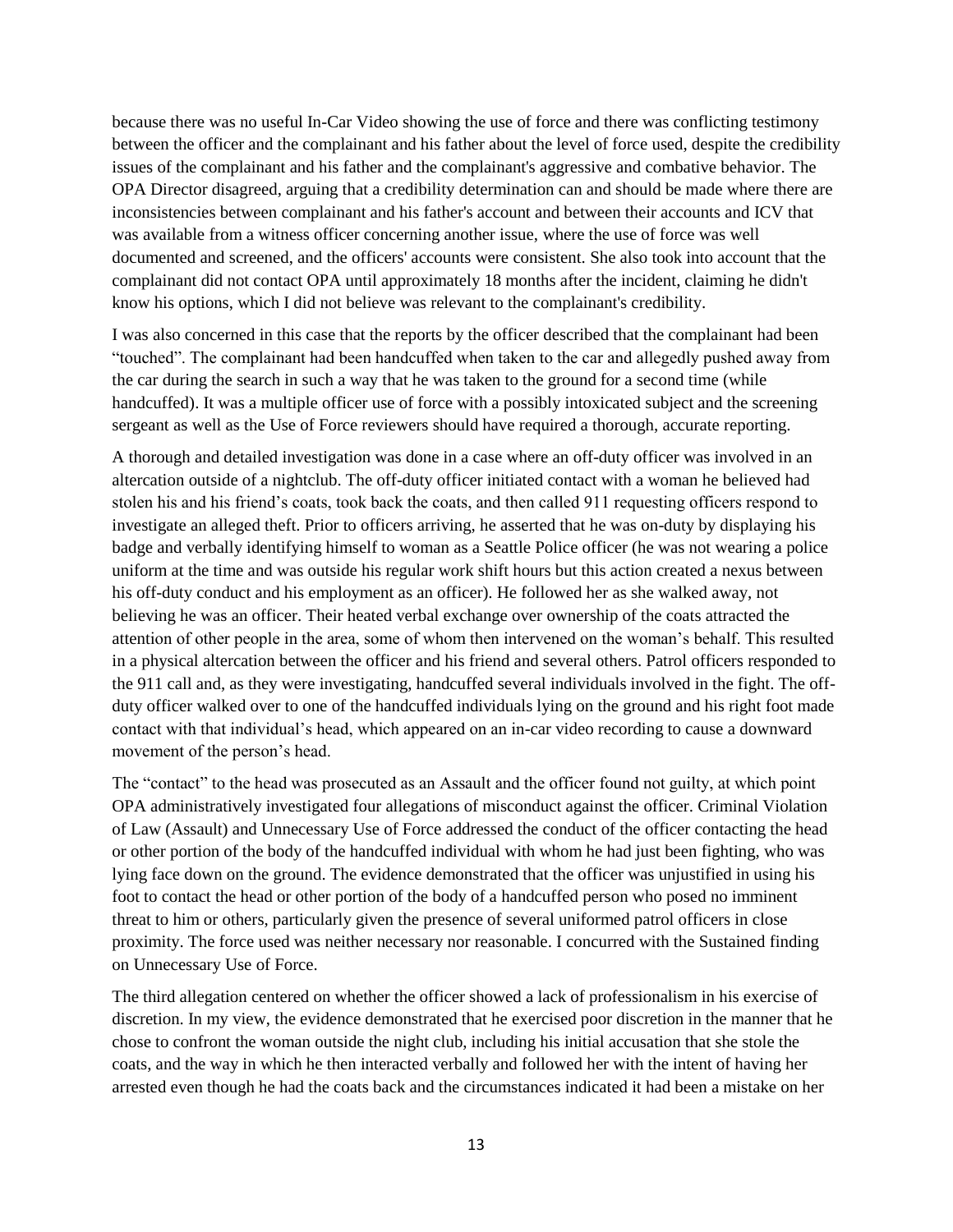part. When asked during his interviews with the OPA-IS investigator about why he did not simply walk away from the woman after getting the two coats back, the officer stated he thought to himself, "I'm a police officer. Why is she taking my coat?" and stated that the woman was very disrespectful and hostile toward him, disrespecting him, the Seattle Police badge, and the Seattle Police Department. The finding on this allegation was Training Referral. I would have Sustained the allegation.

The final allegation concerned whether the officer violated the Department's policy addressing the use of intoxicants while on-duty, including having the odor of alcohol on one's breath while displaying any part of the SPD uniform, including the badge. While some witnesses stated the officer's conduct and speech led them to believe that he was under the influence of intoxicants, he denies that he was and stated that he consumed less than one serving of beer while inside the night club with his friend and had not consumed any other alcohol in the hours prior. His friend's statement corroborated the officer's. Therefore a finding of Inconclusive was appropriate.

The OPA Director expressed concern that racial or ethnic animus or bias may have played a part in the incident, based on comments one of the woman's friends made in the car while being transported and disbelief by the woman and her friends that the named officer was actually an officer. While I appreciated the role that race may have played, I felt the evidence indicated that the conduct of the officer escalated the situation and that at the time he confronted the woman and when he had "contact" with the handcuffed person on the ground, he knew nothing about a comment made in a patrol car. There was also some question as to whether in fact the friend who used the word "spook" in the patrol car while being transported after his arrest intended it as a racial slur or as a descriptor of an undercover police officer, because the named officer was not in uniform, flashed what appeared to be some kind of badge, and was perceived by the others involved as behaving in a manner not immediately recognizable as what might be expected of a police officer.

In a case involving a search of a home, there were two officers at the scene. With regard to the second officer, there was a recommendation by OPA for a finding of Sustained on the allegation of Improper Search. Following a discipline meeting, the Deputy Chief instead recommended a Training Referral. The Chief initially decided that the Improper Search allegation should be Sustained. Following a grievance filed by the officer, the Chief reconsidered and determined there should be a Training Referral instead.

The Director and I agreed that the officer's entry into the complainant's home was not justified and we both would have Sustained this allegation. The officers had responded to a neighbor's concern about an open window with what appeared to be a wooden pallet beneath it, and blinds askew. As the officers approached the house, the complainant was seen sleeping in a front room. He awoke and opened the front door. The officers explained why they were contacting the complainant and asked for his ID. He indicated he wanted to change out of his pajamas, and that he would get his ID, and tried to close the door. The officer then pushed through the entry and into the house. Soon thereafter, another tenant came in and explained why the bedroom window had been open. With that explanation, the officers left, without further requests for ID or checking the bedroom.

The officer's rationale for entry focused on officer safety concerns; he felt that he and the other officer were vulnerable standing in the front door area. He did not articulate with any specificity that safety concern. I didn't feel that there was any evidence presented which indicated that an emergency existed requiring a warrantless search. Because of the disagreement between the Chief and OPA Director with regard to the Improper Search finding, the Chief is required by City ordinance to provide a written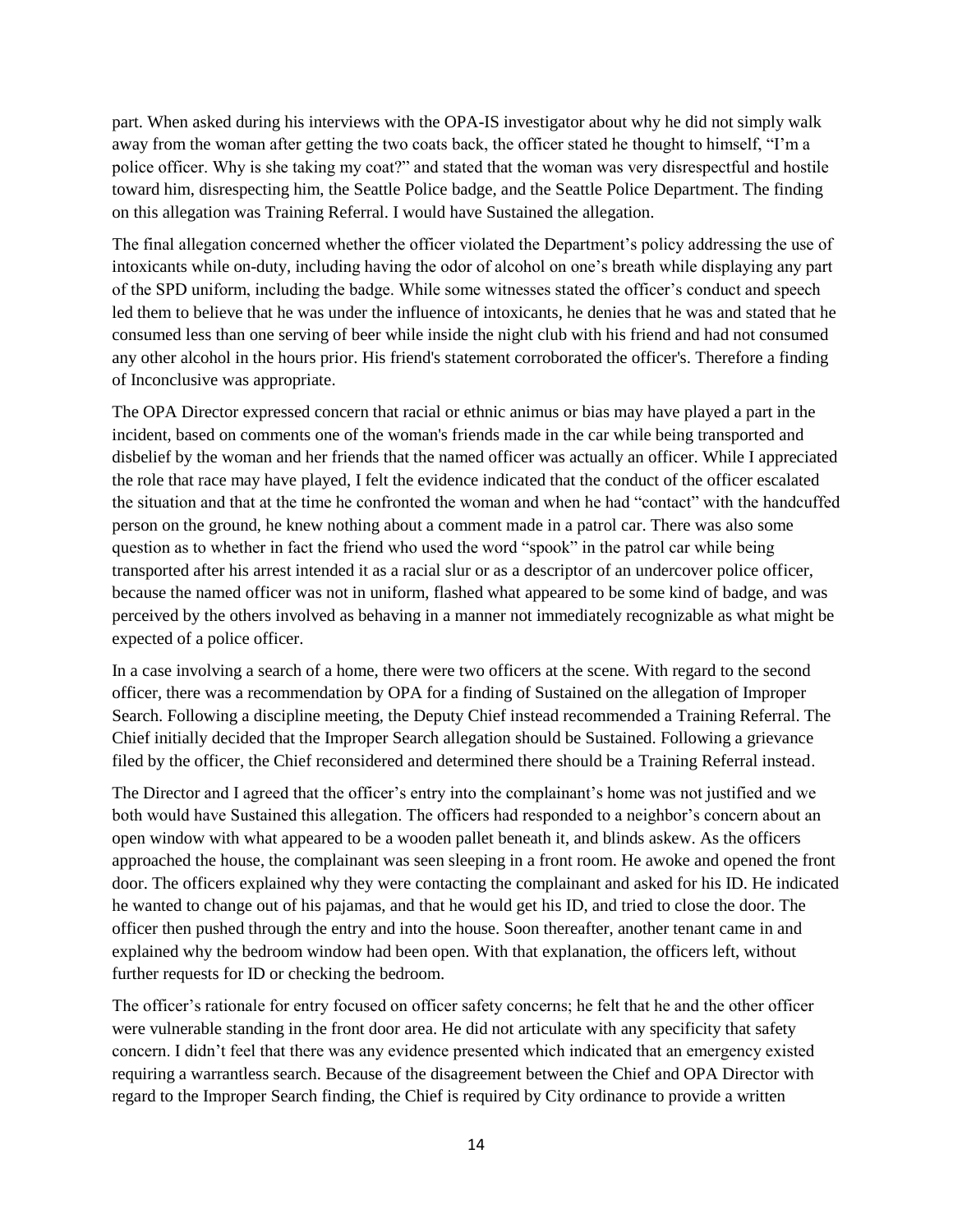explanation to the Mayor and City Council of his reasons. This requirement stemmed from a recommendation from a citizen's panel several years ago addressing concerns with the Chief at that time overturning recommendations made by the OPA Director. This case is the first time during this Chief's tenure this has occurred.

Search and Seizure/Social Contacts/Non-Custodial Interviews/Terry Stops were at issue again this period in several cases, suggesting the need for continued training for both officers and for sergeants who screen their arrests. One case also reflected the importance of civilian review of classifications. The case was originally recommended for classification as a Supervisory Referral; I requested it be classified as an Investigation. The allegations included Professionalism/Courtesy; Improper Search; and failure to use In-Car Video. The named officer was a back-up to the primary officer who was on the sidewalk talking with the victim of a commercial burglary. The named officer, while sitting in his patrol car across the street from the primary officer and victim, observing the area, noticed the complainant walking along the sidewalk approaching, from behind, the primary officer and the victim. The named officer stated that because the person approaching was wearing a vest and hat adorned with many pro-gun/NRA patches, he stopped him and temporarily detained him by escorting him to his patrol car, taking a handgun from his possession, and returning it to him disassembled, after he and the primary officer had completed the call for service. The investigation resulted in a finding that additional training on search and seizure law was warranted and highlighted another area where it was not clear to the officers involved that Department policy would have required used of video under these circumstances.

A second case that I requested be reclassified for investigation resulted in a Sustained finding. In this incident there was a failure to take appropriate action when a female called 911 for help, relaying that her boyfriend had called from a car saying an armed robber had jumped into his car. The dispatch personnel told the woman that her boyfriend would have to call directly and she did not immediately receive assistance as she should have.

A third case that I recommended be reclassified for investigation involved an officer who decided to assist firefighters with a subject laying on his back on the sidewalk who suddenly started resisting medical treatment. He did not file a complaint but the jail nurse did, based on the way the officer acted when she declined to book the subject. Her role was to medically screen individuals before booking; she rejected this individual because of his extremely low blood pressure. The officer then allegedly began berating and shouting at her and her fellow nurses. Eventually a jail sergeant who was her supervisor asked the officer to stop his harangue against jail personnel, in particular the screening nurse. The officer eventually left the pre-book area and once in the sally port shouted loudly, apparently in frustration. The allegation of Professionalism/Courtesy was Sustained, with which I agreed. The Director and I disagreed, however, about the officer's actions initially at the scene. I recommended adding a Use of Force allegation because he had used a Taser and I felt in reviewing the In-Car Video that it might have been handled differently. Her perspective was that the complaint was centered on the officer's actions at booking and that the underlying incident involving force had already been reviewed by the Use of Force Review Board.

#### Policy & Training Issues

The inability to compel production of records not within the control of the employee or the City arose in two cases during this period. In one, a determination could not be made regarding an allegation of Misuse of Authority where an officer was accused of asking his estranged wife's phone company to reactivate a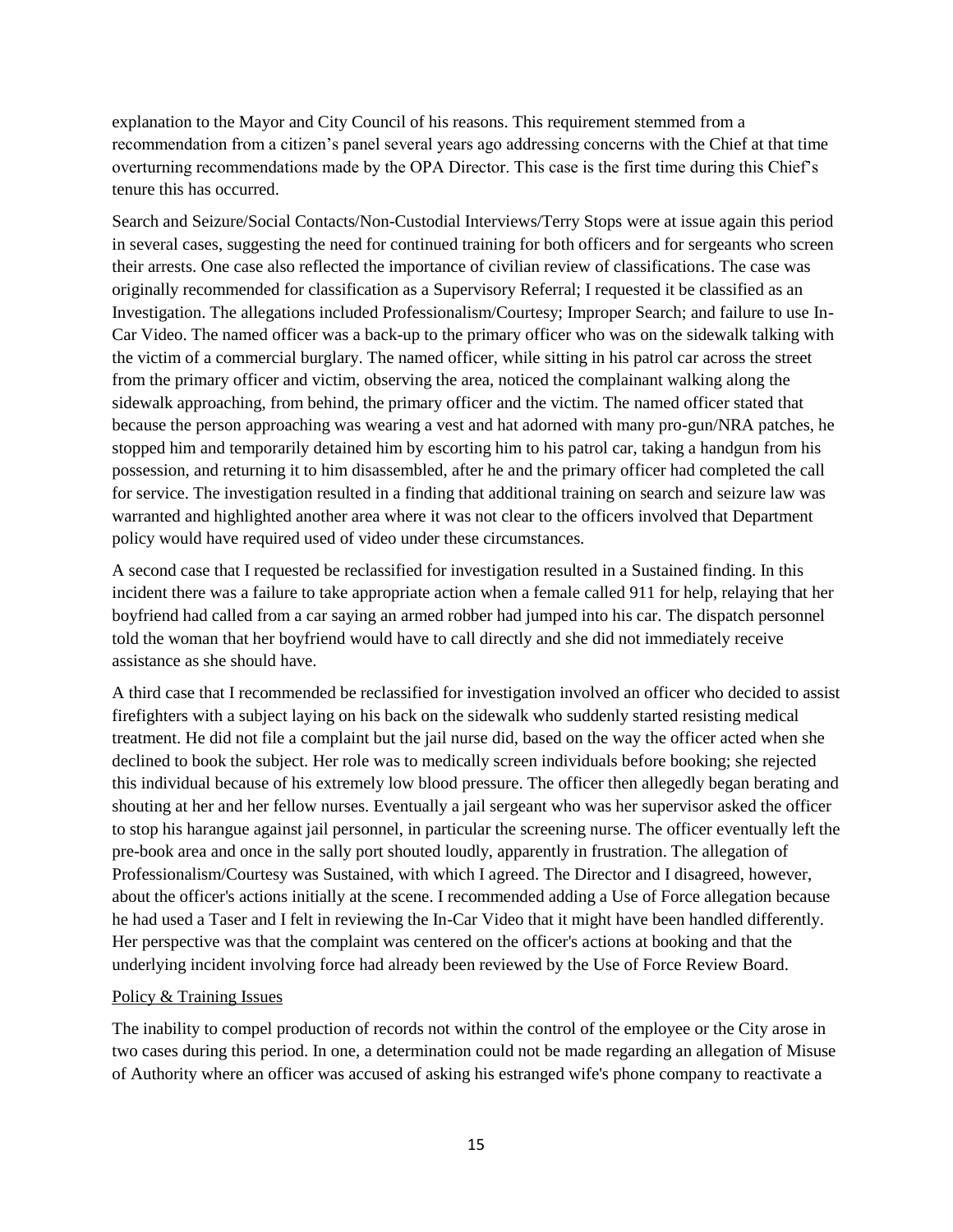shared cell phone account, allegedly saying he needed it as an officer. In the other, though the investigator reviewed a relevant hotel video, the hotel refused to provide a copy of the video without a warrant.

An example of needing to ensure that General Offense Reports (GORs) are sufficiently detailed even when the officer does not believe the physical interaction constituted reportable force (as recommended in the policy section above) involved a case where there was little evidence that reportable force was used or that there was a complaint of injury that would clearly require reporting. But, the GOR stated that the complainant "was angered because she felt she'd been pushed to the ground." The inference was that she believed the officer pushed her, but there was no other documentation and no follow-up was done by the screening sergeant at the time. The officer felt she had fallen on her own. The In-Car Video was not dispositive. Even if the officer was not responsible for the complainant's fall and she did not appear injured or complain of injury, it would have been preferable for the officer to provide more information in the GOR detailing the incident, have the screening sergeant interview the complainant and witnesses, take photographs as appropriate, and conduct any other follow-up. Without this information, OPA could not resolve the allegation of Unnecessary Use of Force later made by the complainant. In this instance it was recommended that the Precinct Captain or Operations Lieutenant review best practices for such situations with both the named officer and his sergeant.

In another case, the attempted use of the arm control technique taught in training and the complainant's hyper-extended thumb were not noted in either a King County Incident Report or the SPD Computer Aided Dispatch (CAD) Event summary. As mentioned in the policy section above, where the incident ultimately is investigated and handled by King County, but force allegedly was used by an SPD officer, the policy should be crystal clear that the officer has an obligation to create an incident report and a UOF report and the sergeant should assess the incident even though s/he may not be officially screening the arrest since it is being effected by another agency. If there is any question as to whether the force constitutes reportable force under SPD policy, a detailed incident report should document what occurred.

There were several cases during this reporting period stemming from the Occupy Seattle protests. OPA recommended mediation so that several could be handled collectively and directly with those commanders on the scene, with the goal of gaining insights into any needed improvements for how to best handle demonstration management. For those cases, as well as those that were investigated, the information gathered enhanced the after-action analysis conducted by the Department and will be incorporated into the Department's "20/20 Plan's" section on demonstration management reform.

I concurred in the recommended finding of Training Referral for a case where an allegation was Failure to Take Appropriate Acton (investigating a possible DUI). Though the named officer had discretion about whether to arrest the victim of an assault/robbery for DUI, the OPA Director and I both concluded that there was more that could have been done to investigate the DUI at the scene and the named officer might not have understood she had the option to arrest under the circumstances. I also suggested that other officers at the same Precinct might benefit from roll call training on this point since the witness officers were not clear in their authority in this situation either.

In a case involving Domestic Violence (DV), I had raised the issue of delay in 911 response time which emerged from the evidence but was not relevant to the allegations per se. For reasons that were not clear, it took two hours and dispatch did not make it a priority 1 call even though it was DV, nor give the caller any status call-back. As well, a civil standby with the husband was underway from a separate 911 call. This is an example of where OPA can also play a role in best practices separate and apart from addressing